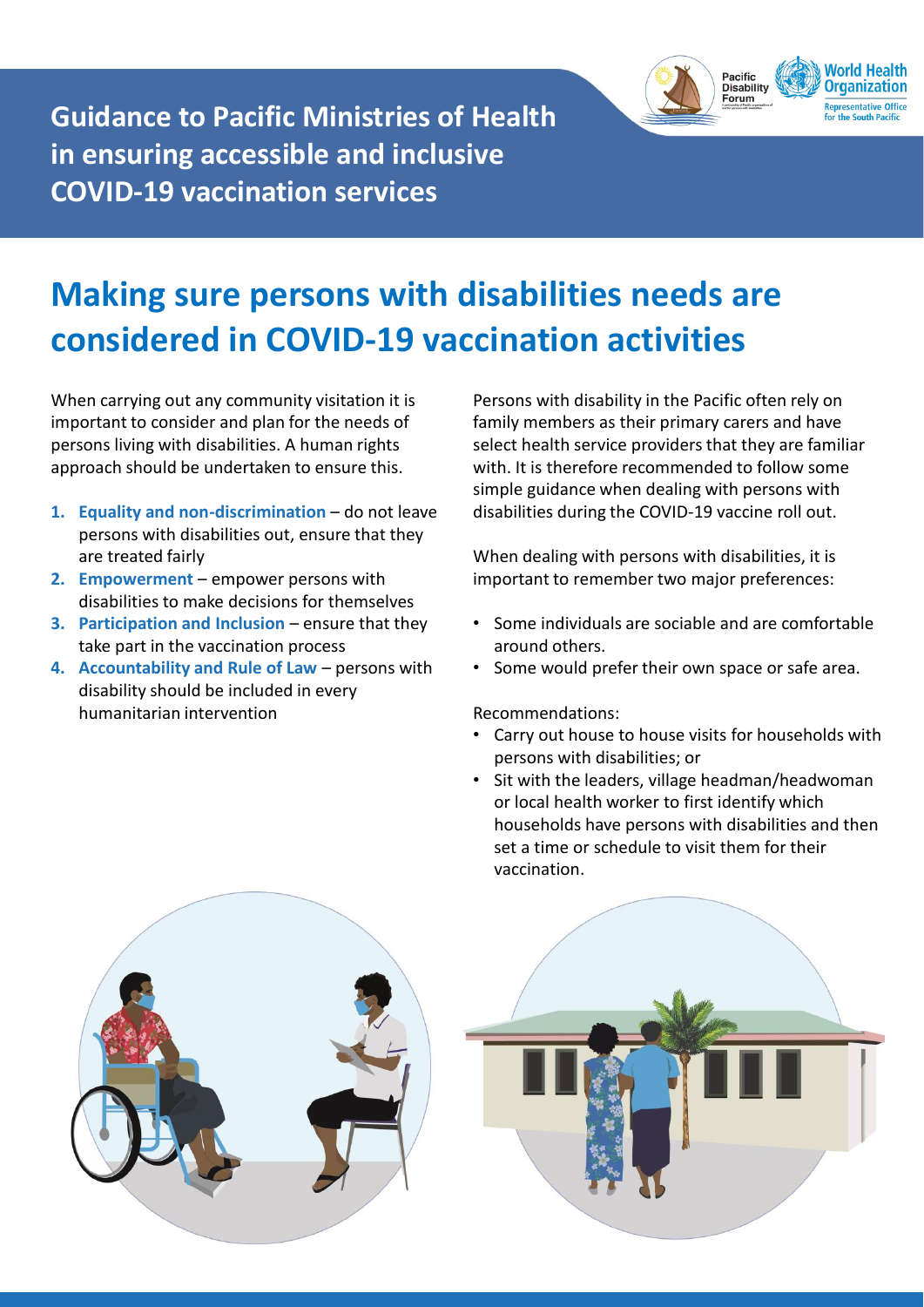## **Guidance on providing inclusive and accessible COVID-19 vaccination services to persons with disabilities**

**For service providers, including ministries of health, disability service providers and other**

| <b>Disability type</b>                                                                                                                                                                                         | <b>Advice</b>                                                                                                                                                                                                                                                                                                                                                                                                                                                                                                                                                                                                                                                                                                                                                                                                                                                                                                                                                                                                                                          |
|----------------------------------------------------------------------------------------------------------------------------------------------------------------------------------------------------------------|--------------------------------------------------------------------------------------------------------------------------------------------------------------------------------------------------------------------------------------------------------------------------------------------------------------------------------------------------------------------------------------------------------------------------------------------------------------------------------------------------------------------------------------------------------------------------------------------------------------------------------------------------------------------------------------------------------------------------------------------------------------------------------------------------------------------------------------------------------------------------------------------------------------------------------------------------------------------------------------------------------------------------------------------------------|
| <b>Physical</b><br>This includes those of short<br>stature, individuals who may be<br>bed ridden or wheelchair users<br>with high support needs.                                                               | 1. All access points to areas where the vaccinations are happening (e.g.<br>clinics) need to be accessible for mobility devices, including ramps.<br>2. For those with high support needs and who cannot be moved, it is<br>advisable that a door-to-door vaccination drive be done, or nurses be<br>sent to visit the various persons with disabilities.<br>3. Ensure that there is a place which allows for a person with a disability<br>to feel safe if anxious (a separate area or room).<br>4. Always enquire whether a carer is needed.                                                                                                                                                                                                                                                                                                                                                                                                                                                                                                         |
| <b>Psychosocial and</b><br>intellectual<br>This includes those with bi-polar<br>disorder, schizophrenia, Down<br>syndrome, memory loss, suffers<br>from depression amongst many<br>other mental health issues. | 1. Use simple words in your communications.<br>2. Use pictures to explain information about COVID-19 and COVID-19<br>vaccination.<br>3. Use cheerful colors (blues, green, pink, yellow) when sending out<br>posters or notices of where the vaccination point will be.<br>4. Ensure that the person with a psychosocial disability decides whether<br>to have his or her carer present.<br>5. You may have to repeat yourself several times. To ensure the<br>individual understands, ask them to explain back what you said.<br>6. Your approach needs to be carefully thought out. For example, do not<br>be abrupt. This may trigger a negative or extreme response.<br>7. Persons with psychosocial disabilities may have different ways of<br>interacting to stressful situations, so it is important that health<br>workers remain calm.<br>8. Refrain from using red as your background to your notices as this<br>color may be deemed as dangerous and discourage persons with<br>mental health issues from engaging in vaccination services. |
| <b>Vision/Sight</b><br>This includes low vision, legally<br>blind as well as those who are<br>congenitally blind                                                                                               | 1. During the vaccination session, the health team should explain in<br>detail the steps they will take and before each step is undertaken.<br>2. Keep the area to and from the place of vaccination free of barriers,<br>such as chairs, bins, and tables.<br>3. Persons who are color blind will not be able to distinguish between<br>red and green, therefore it is important not to use these colors in your<br>notices. Stick to the black font on a plain background.                                                                                                                                                                                                                                                                                                                                                                                                                                                                                                                                                                           |
|                                                                                                                                                                                                                | 1. Ensure that you use subtitles if or when using video guides.                                                                                                                                                                                                                                                                                                                                                                                                                                                                                                                                                                                                                                                                                                                                                                                                                                                                                                                                                                                        |

2. It is advisable that you engage directly with the person with disability and let the sign language interpreter do the signals.

- 3. Speak clearly and confidently when talking.
- 4. Persons who are deaf rely on their sign language interpreters, therefore use simple words which can be easily defined in their language.

**Hearing** 

**This includes sensorineural hearing loss, conductive hearing loss and total hearing loss**